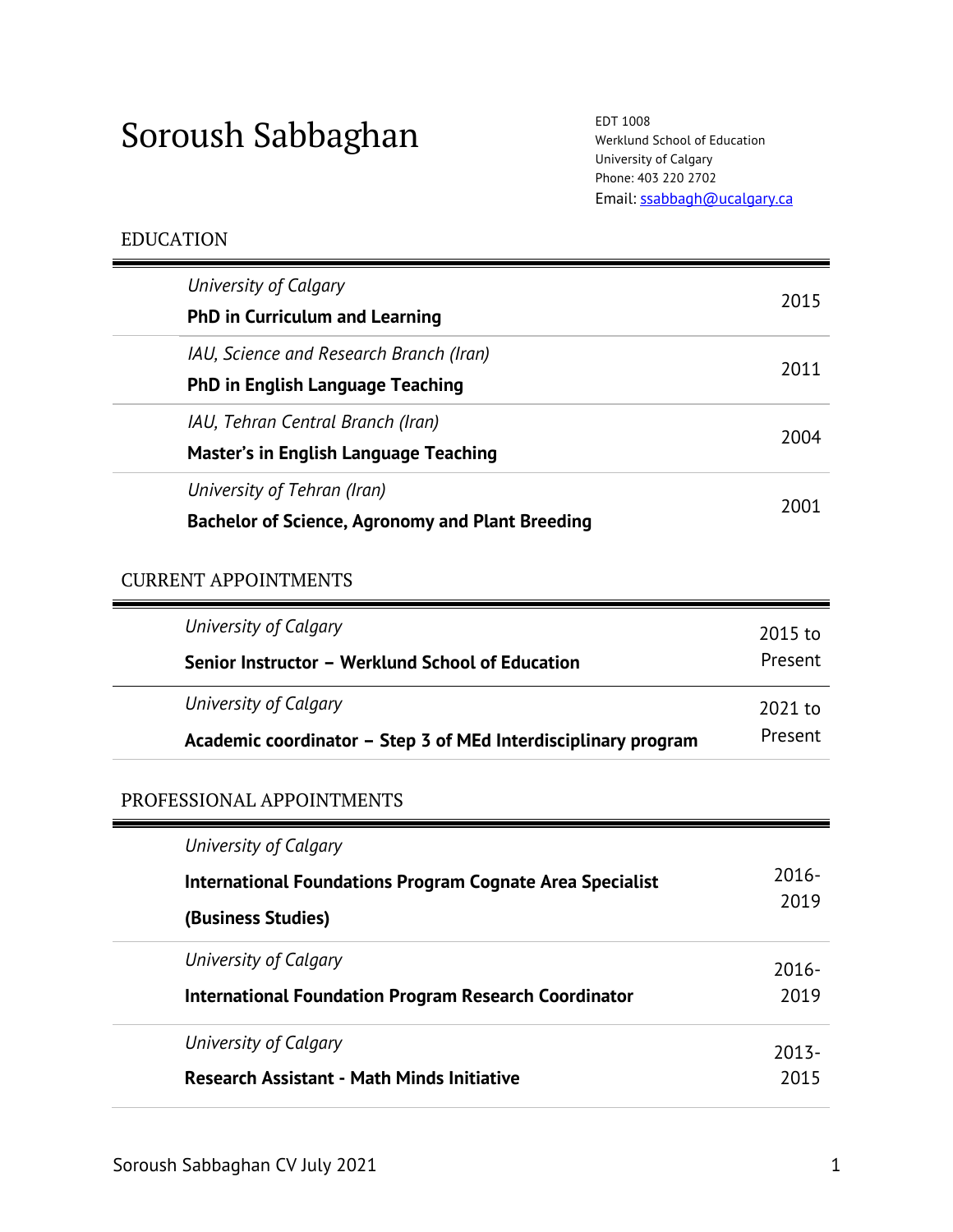| IAU, Science and Research Branch (Iran)          | $2011 -$ |
|--------------------------------------------------|----------|
| Assistant Professor - English Language Teaching  | 2013     |
| IAU, Tehran North Branch (Iran)                  | $2005 -$ |
| Lecturer - English Language Teaching             | 2011     |
| <b>AWARDS</b>                                    |          |
| Teaching Award - University of Calgary           |          |
| <b>Award for Teaching in Online Environments</b> | 2021     |

# TEACHING EXPERIENCE – UNIVERSITY OF CALGARY

| <b>Graduate Courses</b> |                                               |
|-------------------------|-----------------------------------------------|
| <b>EDER 600</b>         | Research Methodology in Education             |
| <b>EDER 604</b>         | <b>Collaboratory of Practice</b>              |
| <b>EDER 602</b>         | Program Evaluation and Practice               |
| EDER 689.83             | <b>Teaching Mathematics</b>                   |
| EDER 669.27             | <b>Applied Linguistics for Teachers</b>       |
| EDER 669.20             | <b>Evaluating and Designing EAL Curricula</b> |
| <b>EDER 669.50</b>      | Language Teaching Methods                     |
| EDER 669.73             | Language Teaching & Technology                |
| <b>EDER 669.51</b>      | <b>ESL Materials Development</b>              |
| <b>Undergraduate</b>    |                                               |
| <b>EDUC 211</b>         | Academic Writing in Education (Online course) |
| <b>EDUC 456</b>         | Assessment                                    |
| <b>EDUC 535</b>         | Specialization II (Language learning)         |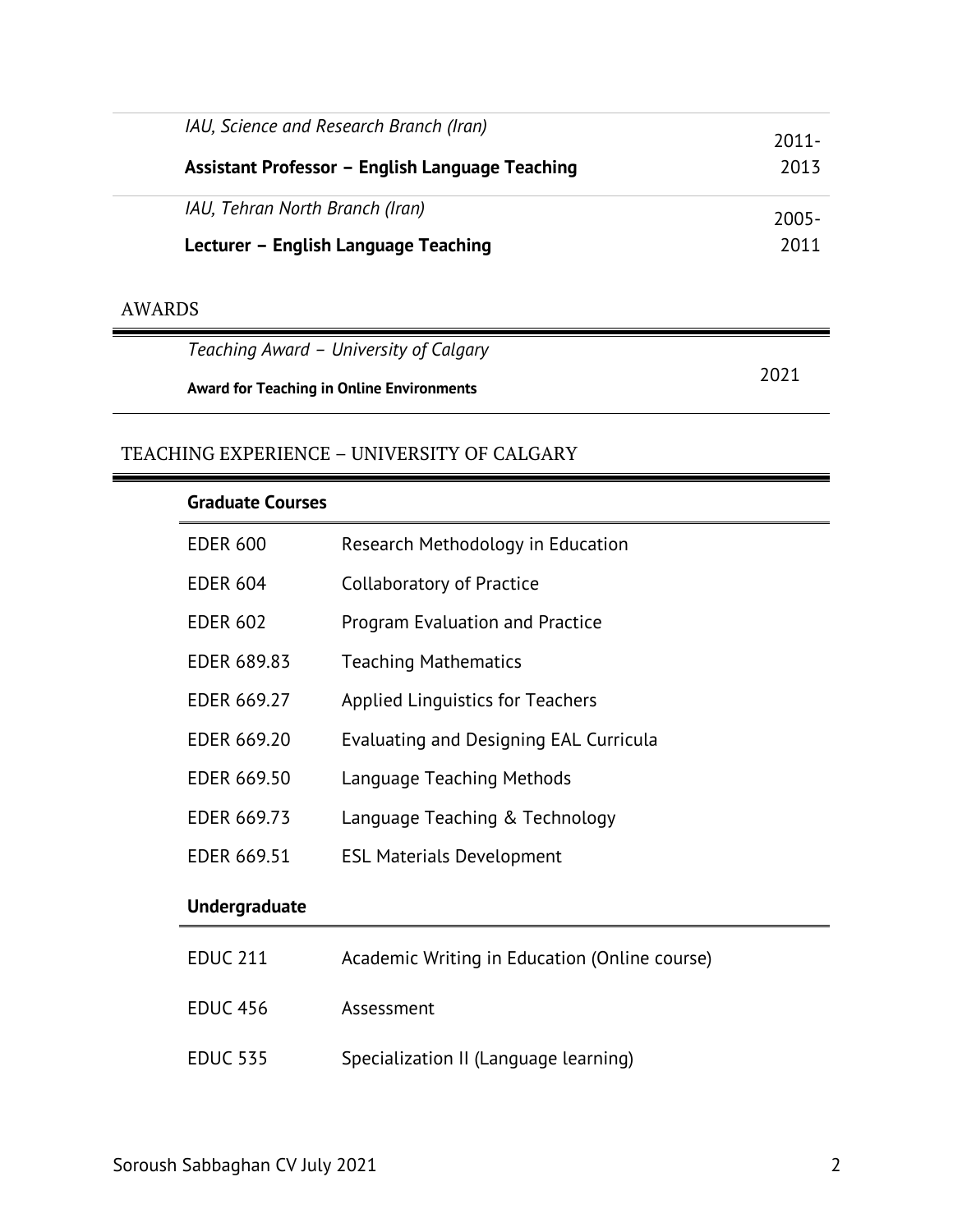| <b>IFPB 201</b>                                         | Language Enrichment for Economics 201                                       |  |  |
|---------------------------------------------------------|-----------------------------------------------------------------------------|--|--|
| <b>IFPB 203</b>                                         | Language Enrichment for Economics 203                                       |  |  |
| <b>IFPB 217</b>                                         | Language Enrichment for Management Studies 217 (Online<br>Course)           |  |  |
| <b>IFPB 231</b>                                         | <b>Fundamental Academic Communication</b>                                   |  |  |
| <b>IFPX 230</b>                                         | Foundational Academic Reading and Writing for Business<br><b>Studies</b>    |  |  |
| <b>IFPX 235</b>                                         | Foundational Academic Speaking and listening for Business<br><b>Studies</b> |  |  |
| <b>IFPX 332</b>                                         | Advanced Academic English for Business Studies                              |  |  |
| Undergraduate - Pathways to Engineering Studies Courses |                                                                             |  |  |
| <b>IFPX 257</b>                                         | Introduction to Academic Oral Communication Skills for<br>Engineering       |  |  |
| <b>IFPX 357</b>                                         | Advanced Academic Oral Communication Skills                                 |  |  |
| <b>IFPX 451</b>                                         | Introduction to Academic Written Communication                              |  |  |
| <b>IFPX 455</b>                                         | Introduction to Academic Oral Communication                                 |  |  |
| Undergraduate - English for Academic Purposes Courses   |                                                                             |  |  |

# **Undergraduate – Pathways to Business Studies Courses**

| <b>IFPX 280</b> | Academic Writing & Grammar II |  |
|-----------------|-------------------------------|--|
|-----------------|-------------------------------|--|

- IFPX 283 Reading Comprehension & Proficiency II
- IFPX 287 Listening Comprehension & Oral Fluency II
- IFPX 297 Listening Comprehension & Oral Fluency III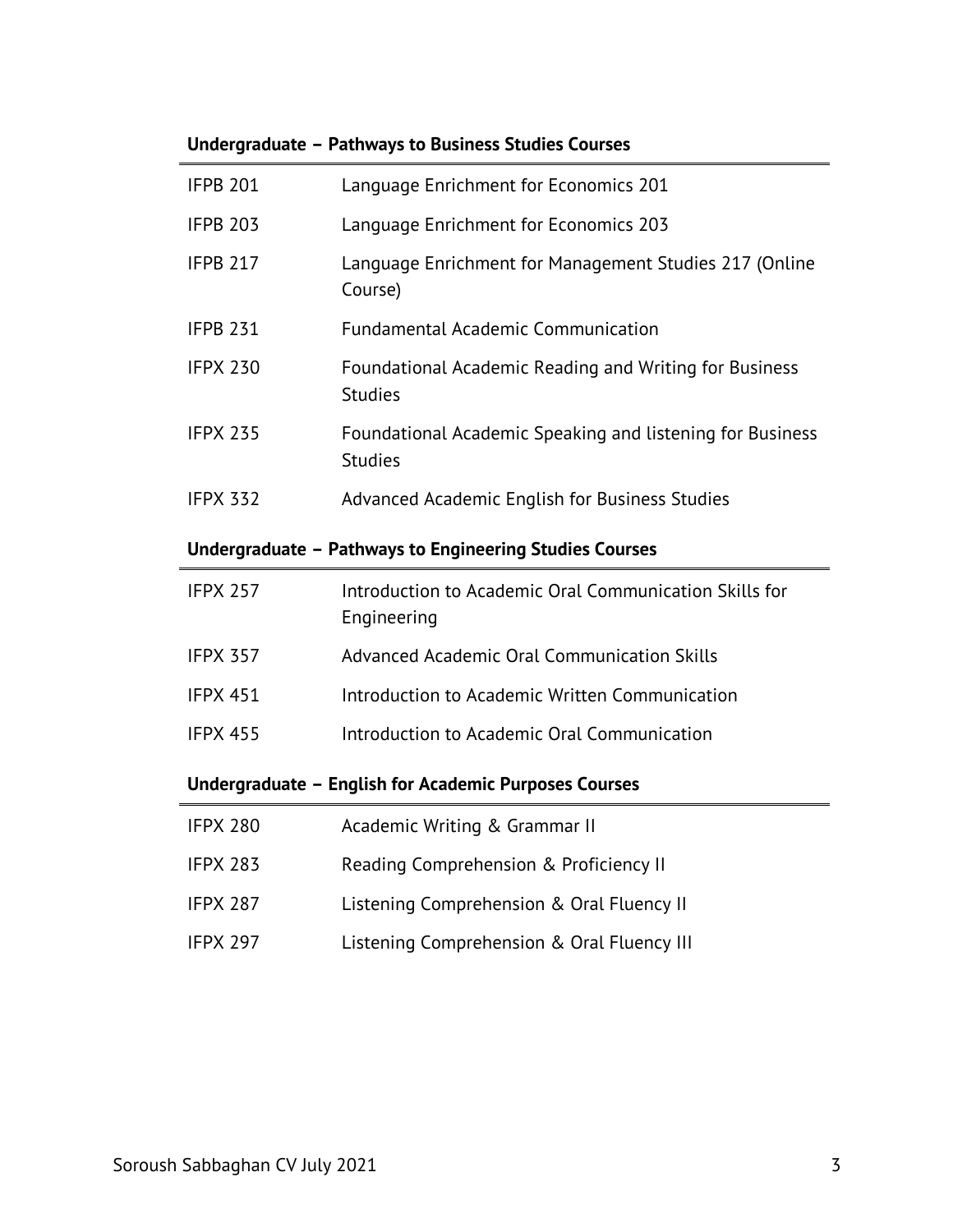# GRANTS AND FUNDING

| Werklund Mentorship & Collaboration Grant (1 year)                                                                                      |               |
|-----------------------------------------------------------------------------------------------------------------------------------------|---------------|
| Plagiarism perceptions among post-secondary students and faculty<br>- A case study                                                      | 2019-         |
| Role: Co-investigator                                                                                                                   | 2020          |
| TOTAL FUNDING: \$2,000                                                                                                                  |               |
| University of Calgary Teaching and Learning Grants (1 year)                                                                             |               |
| Evoking the Micro-modularity design principle in EDER 600                                                                               |               |
| Role: Principal investigator                                                                                                            | 2019-<br>2020 |
| TOTAL FUNDING: \$7,434                                                                                                                  |               |
| University of Calgary Teaching and Learning Grants (2 years)                                                                            |               |
| Core competencies framework of first-year Bcomm courses for<br><b>Pathways to Business stream</b>                                       | $2018 -$      |
| Role: Principal investigator                                                                                                            | 2019          |
| TOTAL FUNDING: \$12,535                                                                                                                 |               |
| Werklund Teaching and Learning Grant (2 years)                                                                                          |               |
| <b>Exploring the Potential of a Diagnostic Language Assessment</b><br><b>Tool: Supporting Curricular Renewal with Learning Profiles</b> | $2017 -$      |
| Role: Principal investigator                                                                                                            | 2019          |
| TOTAL FUNDING: \$12,500                                                                                                                 |               |
| University of Calgary Teaching and Learning Grants (1 years)                                                                            |               |
| Investigating the efficacy of digital recording on academic                                                                             |               |
| speaking skills                                                                                                                         | $2016 -$      |
| Role: Principal investigator                                                                                                            | 2017          |
| TOTAL FUNDING: \$8,658                                                                                                                  |               |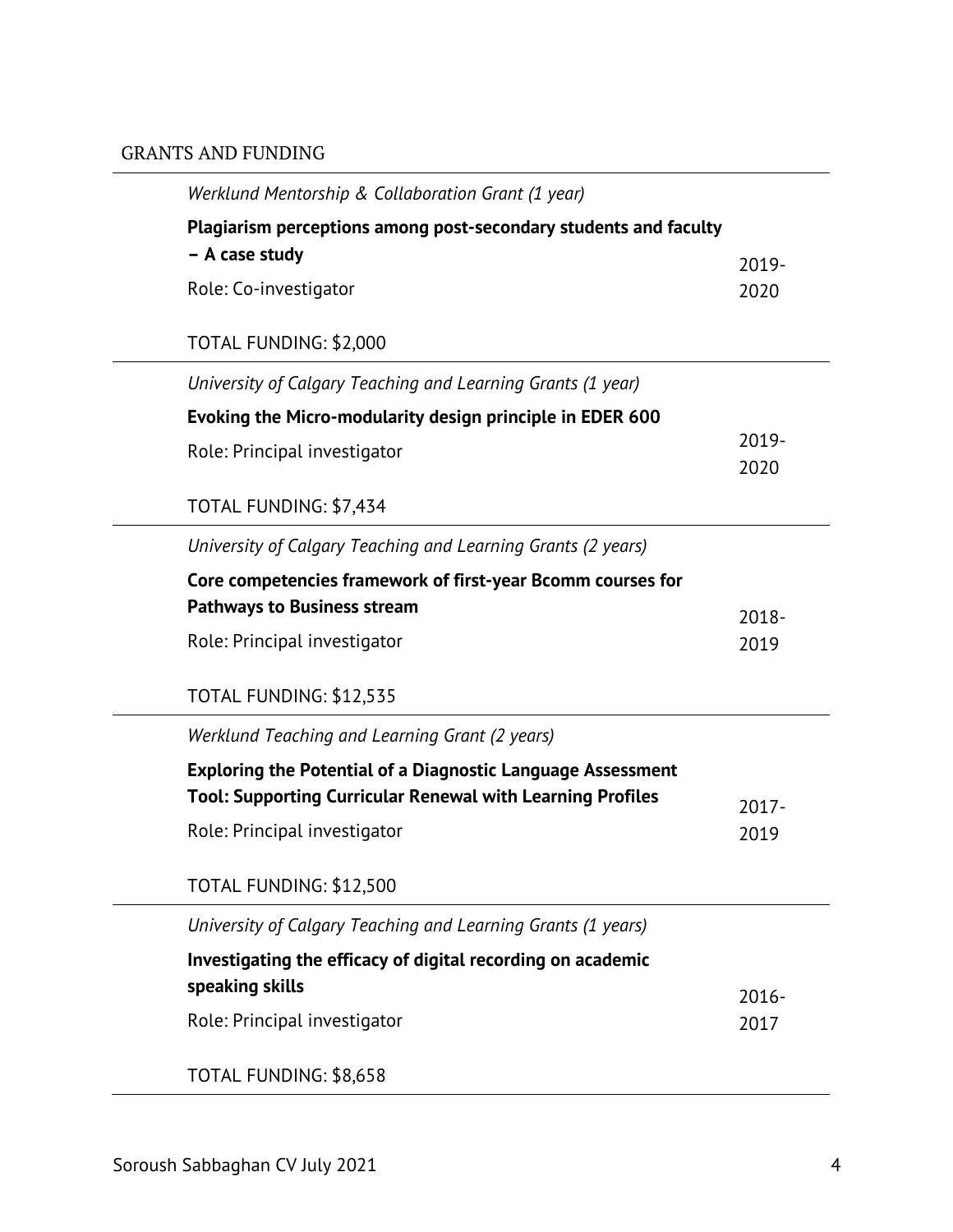#### **Book Chapters**

- 1. Preciado-Babb, A. P., Metz, M., Davis, B., & **Sabbaghan, S.** (2019). Transcending contemporary obsessions: The development of a model for teacher professional development. In S. Llinares & O. Chapman (Eds.), Tools and Processes in Mathematics Teacher Education, Volume 2 of The International Handbook of Mathematics Teacher Education (2nd Ed). SENSE|Brill Publishers.
- 2. Preciado-Babb, P., Metz, M., **Sabbaghan, S.**, & Davis, B. (2018). The role of continuous assessment and effective teacher response in engaging All Students. In M. Civil (Author) & R. Hunter, B. Herbel-Eisenmann, N. Planas, & D. Wagner (Eds.), *Mathematical discourse that breaks barriers and creates space for marginalized learners* (pp. 101-120). Rotterdam: Sense.

#### **Peer Reviewed Articles**

- 1. **Sabbaghan, S.** (2021). Universal Design Principles in Higher Education (learning object). University of Calgary, Calgary, AB. http://hdl.handle.net/1880/113549
- 2. **Sabbaghan**, S., Peglar, M., Tweedie, G. (2019). Sabbaghan, S., Peglar, M., & Tweedie, M. G. (2019). The Multimodal Effects of Voice-Based Asynchronous Technology-Mediated Communication on EAP Speaking Performance. *TESL Canada Journal*, *36*(3), 82 - 109. https://doi.org/10.18806/tesl.v36i3.1322
- 3. **Sabbaghan, S.**, & Maftoon, P. (2015). The affordances of screen capture technology for retrospective analysis of the writing process. International Journal of Research Studies in Educational Technology, 4(1). 36-50.
- 4. **Sabbaghan, S.**, & Ansarian, F. (2013). Do they know that they know? EFL learners' attitude towards concept mapping in listening comprehension. International Journal of Research Studies in Educational Technology, 2(1), 57-70.
- 5. Khabiri, M., **Sabbaghan, S.**, & Sabbaghan, S. (2011). The Relationship between Peer Assessment and the Cognition Hypothesis. English Language Teaching, 4(1). 45- 56.
- 6. Maftoon, P., & **Sabbaghan, S.** (2010). Utilizing the analysis of social practices to raise critical language awareness in EFL writing courses. Journal of Language Teaching and Research, 1(6). 13-22.
- 7. **Sabbaghan, S.** (2010). Iranian TEFL students' perceptions of plagiarism. Journal of English Language Studies, 1(4). 75-89.

#### **Peer Reviewed Conference Proceedings**

8. Crossman, K., **Sabbaghan**, S., Eaton, S. E., & Lock, J. (2020). P*lagiarism or sloppiness? A pilot study of student and professor perceptions of plagiarism*. Paper presented at the International Center for Academic Integrity (ICAI) 2020 Conference, Portland, OR.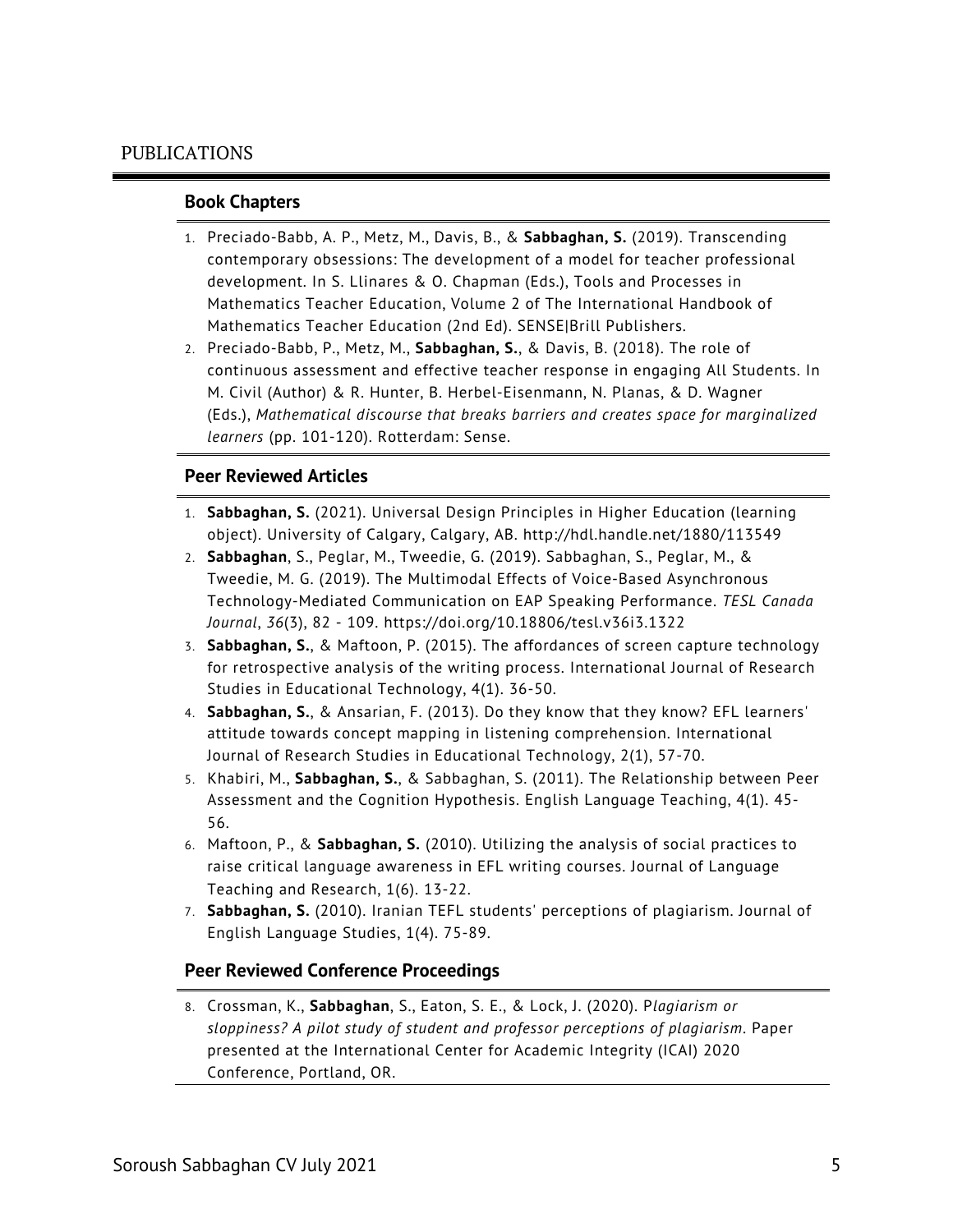- 9. Metz, M. L., **Sabbaghan, S.**, Preciado-Babb, P., & Davis, B. A. (2020, January). Structuring Mathematical Knowing with Elementary Learners. In *2020 Conference of the Canadian Society for the Study of Education*.
- 10. **Sabbaghan, S**. (2017). Enhancing student assessment through veedback. In A.P. Preciado Babb, L. Yeworiew, & S. Sabbaghan (Eds.) Selected Proceedings of the IDEAS Conference 2017: Leading Educational Change (pp. 93-103). Calgary, Canada: Werklund School of Education, University of Calgary.
- 11. Metz, M., Preciado Babb, P., **Sabbaghan, S**., Davis, B., & Ashebir, A. (2017, May). Attending and Responding to What Matters: A Protocol to Enhance Mathematics Pedagogy. In A.P. Preciado Babb, L. Yeworiew, & S. Sabbaghan (Eds.) Selected Proceedings of the IDEAS Conference 2017: Leading Educational Change (pp. 179- 191). Calgary, Canada: Werklund School of Education, University of Calgary.
- 12. Metz, M., Preciado Babb, P., **Sabbaghan, S**., Davis, B., & Ashebir, A. (2017). Using Variation to Critique and Adapt Mathematical Tasks. In A.P. Preciado Babb, L. Yeworiew, & S. Sabbaghan (Eds.) Selected Proceedings of the IDEAS Conference 2017: Leading Educational Change (pp. 169-179). Calgary, Canada: Werklund School of Education, University of Calgary.
- 13. Preciado Babb, P., Metz, M., **Sabbaghan, S**., & Davis, B. (2016). Fine-Grained, continuous assessment for the diverse classroom: A key factor to increase performance in mathematics. In Proceddings of the American Education Research Association Annual Meeting 2016.
- 14. **Sabbaghan, S.**, Preciado Babb, P., Metz, M., Pinchbeck, G., Aljarrah, A., & Davis, B. (2016). Juxtaposing Mathematical Extensions with Cognitively Loaded Questions in the Mathematics Classroom. In M. Takeuchi, A.P. Preciado Babb, & J. Lock. IDEAS 2016: Designing for Innovation Selected Proceedings. (pp. 213-223). Calgary, Canada: Werklund School of Education, University of Calgary.
- 15. Aljarrah, A., Preciado Babb, P., Metz, M., **Sabbaghan, S**., Pinchbeck, G., & Davis, B. (2016) Transforming Mathematics Classroom Settings into Spaces of Expanding Possibilities. In M. Takeuchi, A.P. Preciado Babb, & J. Lock. IDEAS 2016: Designing for Innovation Selected Proceedings. (pp. 162-170). Calgary, Canada: Werklund School of Education, University of Calgary.
- 16. Metz, M., Preciado Babb, P., **Sabbaghan, S**., Pinchbeck, G., Aljarrah, A., & Davis, B. (2016). Teachers' Awareness of Variation. In M. Takeuchi, A.P. Preciado Babb, & J. Lock. IDEAS 2016: Designing for Innovation Selected Proceedings. (pp. 182-191). Calgary, Canada: Werklund School of Education, University of Calgary.
- 17. Preciado Babb, P., Metz, M., **Sabbaghan, S**., Pinchbeck, G., Aljarrah, A., & Davis, B. (2016). Addressing the Challenge of Differentiation in Elementary Mathematics Classrooms. In M. Takeuchi, A.P. Preciado Babb, & J. Lock. IDEAS 2016: Designing for Innovation Selected Proceedings. (pp. 203-212). Calgary, Canada: Werklund School of Education, University of Calgary.
- 18. Preciado Babb, P., Metz, M., **Sabbaghan, S.**, & Davis, B. (2015). *Insights on the relationship between mathematics knowledge for teachers and curricular material.* Paper presented at the 37th Annual Meeting of the North American Chapter of the International Group for the Psychology of Mathematics Education, East Lansing, MI.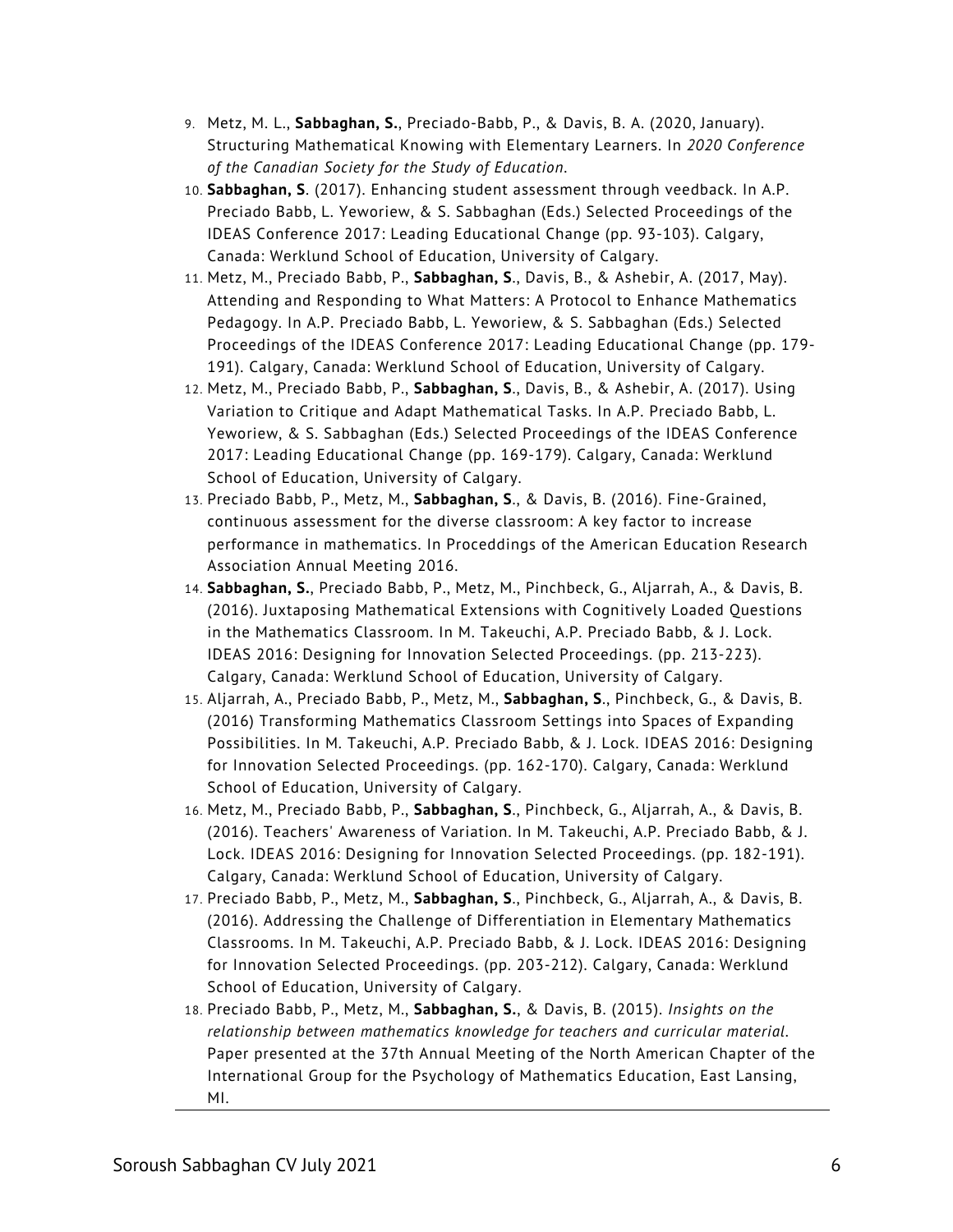- 19. **Sabbaghan, S.**, Preciado Babb, P., Metz, M. & Davis, B. "Dynamic Responsive Pedagogy: Implications of Micro-Level Scaffolding" (2015). In Preciado Babb, P., Takeuchi, M., & Lock, J. (Eds.). Proceedings of the IDEAS: Designing Responsive Pedagogy Conference Calgary, Canada: Werklund School of Education, University of Calgary.
- 20. **Sabbaghan, S.** "The Affordances of Variation Theory (New Phenomenography) in Enhancing EAL Students' Learning" (2015). In Preciado Babb, P., Takeuchi, M., & Lock, J. (Eds.). Proceedings of the IDEAS: Designing Responsive Pedagogy Conference (pp. 158-167). Calgary, Canada: Werklund School of Education, University of Calgary.
- 21. Metz, M., **Sabbaghan, S.**, Preciado, P. & Davis, B. "One Step Back, Three Forward: Success Through Mediated Challenge" (2015). In Preciado Babb, P., Takeuchi, M., & Lock, J. (Eds.). Proceedings of the IDEAS: Designing Responsive Pedagogy Conference, (pp. 178-186). Calgary, Canada: Werklund School of Education, University of Calgary.
- 22. Preciado Babb, P., McInnis, V., Metz, M., **Sabbaghan, S.** & Davis, B. "Epiphanies in Mathematics Teaching: The Personal Learning of an Elementary Teacher" (2015). In Preciado Babb, P., Takeuchi, M., & Lock, J. (Eds.). Proceedings of the IDEAS: Designing Responsive Pedagogy Conference, (pp. 187-197). Calgary, Alberta Canada: Werklund School of Education, University of Calgary.

## CONFERENCES

#### **Invited Presentations**

- 1. Sabbaghan, S. & Fazel, I. (2021, January). *None of the Above: Integrity Concerns of Standardized English Proficiency Tests.* Academic Integrity: Urgent and Emerging Topic. Taylor Institute for Teaching and learning. Calgary, Alberta Canada https://taylorinstitute.ucalgary.ca/resources/none-of-the-above-integrityconcerns-of-standardized-english-proficiency-tests
- 2. Sabbaghan, S. (2021, May). *From replication to transformation: Drawing from Universal Design for learning to inform the next generation of online course design*. Beijing Normal University Global Dialogue – Education in the Shared World. Calgary, Alberta Canada.

#### **Conference Presentations**

- 1. **Sabbaghan, S.** (2021, June). Revealed EAP competencies for Pathways to Business stream. IATEFL 2021. Virtual Conference, UK.
- 2. **Sabbaghan, S.** (2021, June). *Teaching as Coevolving: An Approach to Online Course Design.* International Teaching Online Symposium. University of Windsor, Winsor, Ontario, Canada.
- 3. **Sabbaghan**, S., Kim, M., Sewell, D., Peglar, M. (2021, June). Developing an EAP video listening placement test: Lessons learned. CSSE/SCÉÉ Congress. University of Alberta, Edmonton, Alberta, Canada.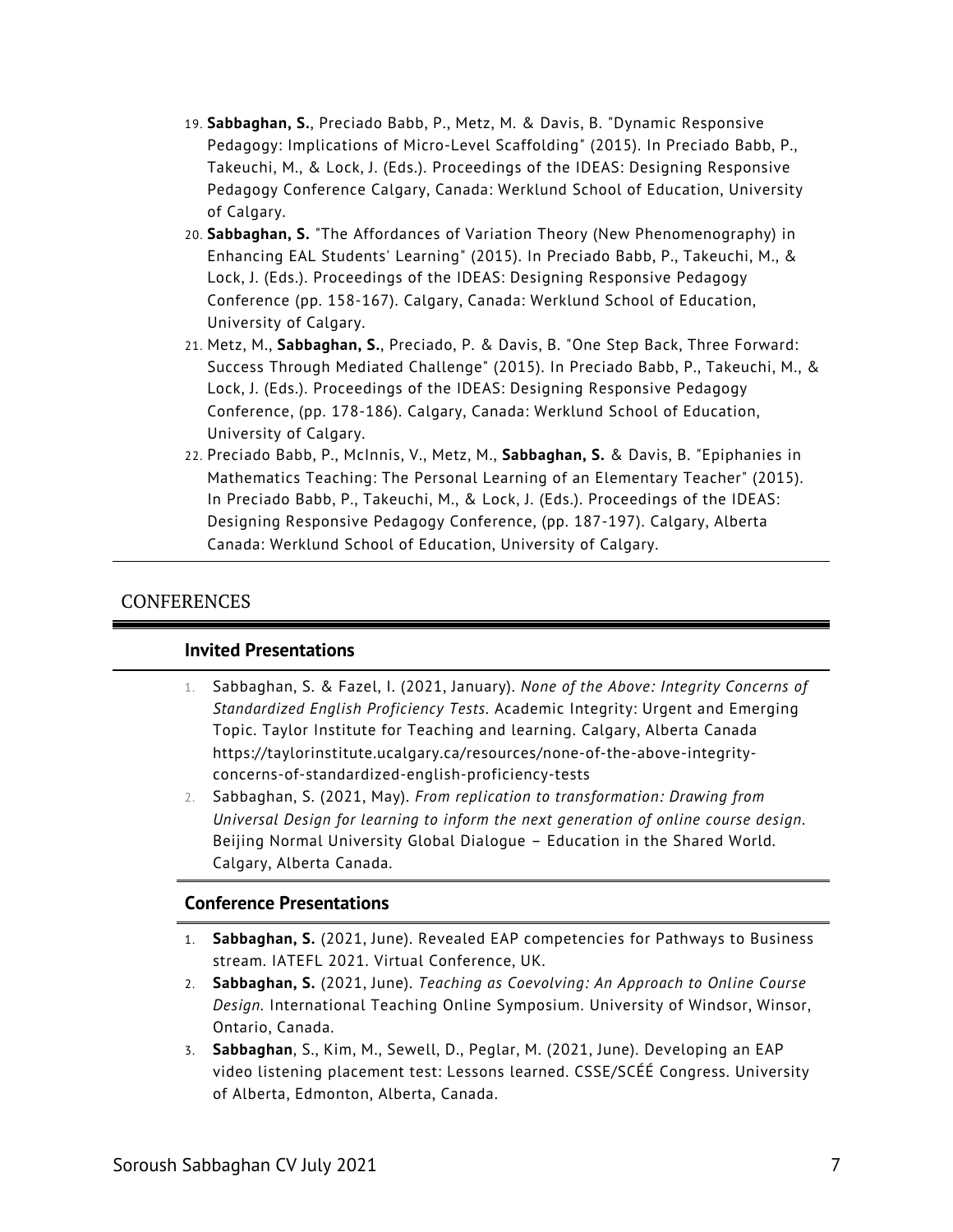- 4. **Sabbaghan, S.** (2020, October). In-house ESP Placement Tests: Challenges and Affordances. IESPTA 2020. UNED online, Spain.
- 5. **Sabbaghan, S.** (2019, April). Increasing Oral Production and Enhancing Feedback: The Affordances of a Technology-mediated System. BALEAP 2019. Leeds, UK.
- 6. **Sabbaghan, S**. (2017, June). The Impact of Technology-Mediated Task Complexity on EAP Reading Comprehension. TESL Canada Conference: Celebrating Canada's 150th. Niagara Falls, Ontario, Canada.
- 7. **Sabbaghan, S.** (2017, May). Enhancing student assessment through veedback. IDEAS Conference 2017: Leading Educational Change. Calgary, Canada.
- 8. **Sabbaghan, S.** (2016, May). Juxtaposing Mathematical Extensions with Cognitively Loaded Questions in the Mathematics Classroom. IDEAS 2016 Designing for Innovation, Calgary, Alberta, Canada.
- 9. **Sabbaghan, S.** (2015, April). The affordances of variation theory (new phenomenography in enhancing EAL students' learning. IDEAS Conference on Designing Responsive Pedagogy, Calgary, Alberta, Canada.
- 10. **Sabbaghan, S.** (2015, May). Dynamic Responsive Pedagogy: Implications of microlevel scaffolding. IDEAS Conference on Designing Responsive Pedagogy, Calgary, Alberta, Canada.
- 11. **Sabbaghan, S.** (2012, July). How noticing is affected by replay of writing process during stimulated recall. Paper presented at the 2nd World Conference on Educational Technology Researches, North Cyprus.

## PROFESSIONAL EXPERIENCE

## **Faculty Workshops and Presentations**

- 1. Sabbaghan, S., (2020, May). Energizing your Zoom presentations with OBS Studio. Werklund Online Pedagogy Series. Werklund School of Education Office of Teaching & Learning Workshop
- 2. Sabbaghan, S., (2020, December). Applying UDL to Online learning. Werklund Online Pedagogy Series. Werklund School of Education Office of Teaching & Learning Workshop.
- 3. Sabbaghan, S., & Tweedie G., (2020, May). Exploring Innovative Online Assessment Strategies. Werklund Online Pedagogy Series. Werklund School of Education Office of Teaching & Learning Workshop.
- 4. Sabbaghan, S., (2019, March). Exploring potential of Diagnostic language assessment tool supporting curricular renewal with learning profiles. Werklund School of Education Office of Teaching & Learning Workshop.
- 5. Sabbaghan, S. (2019, February). Cultures of immigrant children. Werklund School of Education Office of Internationalization Diversity Days Workshop.
- 6. Sabbaghan, S., & Johnson, C. (2017, May). Veedbacks: Using Multimedia for Assessing student work. Faculty of Social Work PD retreat.